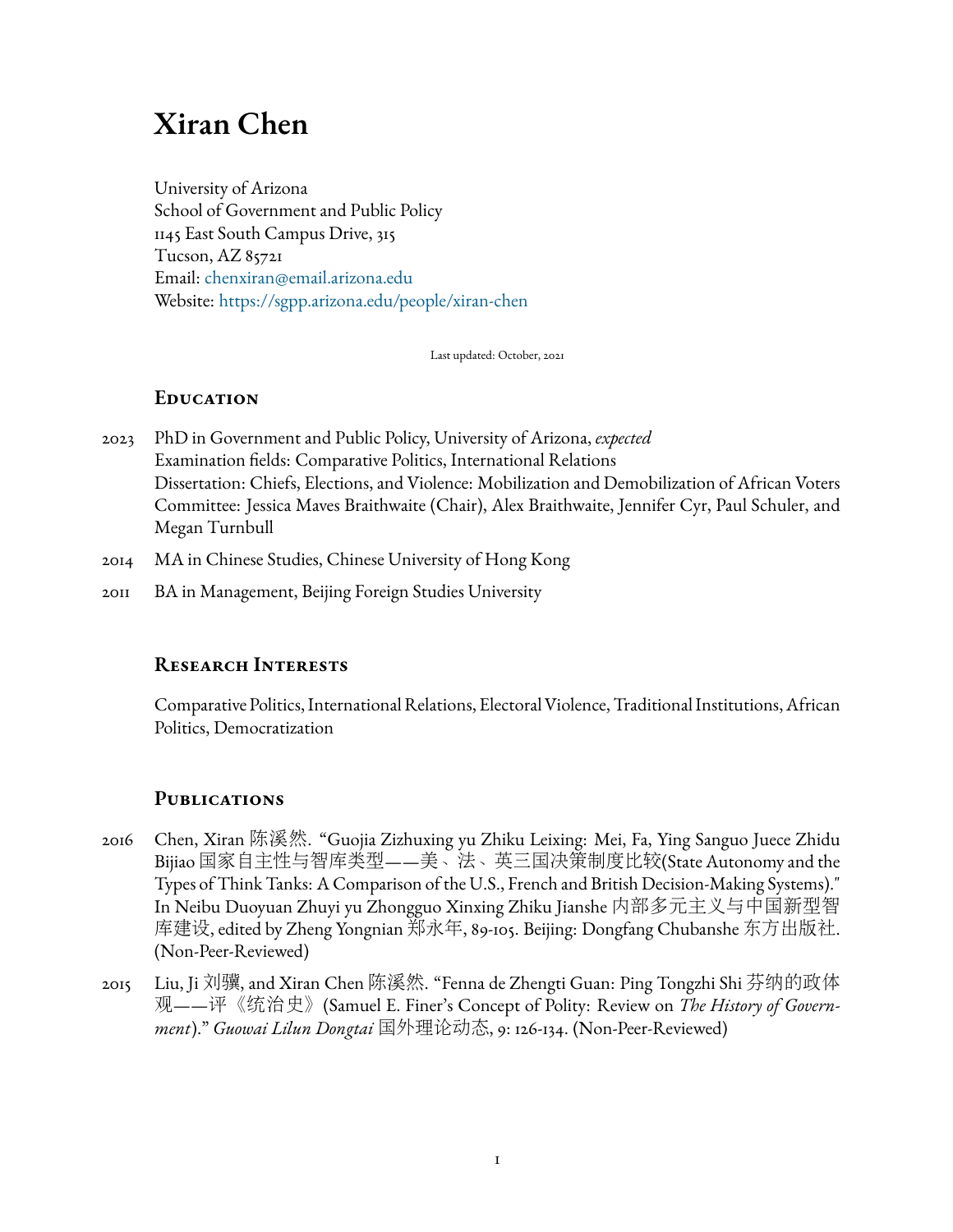## **Work in Progress**

Chen, Xiran. "Chiefs and Election Violence in Africa: The Legacy of Precolonial Centralization." (Preparing for submission)

Chen, Xiran. "Motivation and Capacity: Explaining the Frequency of Government Pre-Election Violence." (Preparing for submission)

## **Presentations and Talks**

- 2021 "Chiefs and Election Violence in Africa: The Legacy of Precolonial Centralization." Presented at Election, Violence and Parties (EVAP) Workshop, University of Amsterdam (Online), October 25- 27.
- 2020 "Motivation and Capacity: Explaining the Frequency of Government Pre-Election Violence." Presented at the Four Corners Conflict Network's Annual Conference, University of Arizona, January 24-25.
- 2019 "Mobilization Capacity Matters: How Party Cohesion Shapes Electoral Violence." Presented at the Saguaro Symposium, School of Government & Public Policy, University of Arizona, March 1.

#### **Grants, Fellowships & Awards**

- 2021 Doctoral Dissertation Research Improvement Grant, American Political ScienceAssociation (\$14,998).
- 2021 & Travel Grant, Graduate and Professional Student Council, University of Arizona (\$1,000). 2020
- 2021 Starns Fellowship, School of Government and Public Policy, University of Arizona (\$7,680).
- 2020 SummerWorkshop Grant, School of Government and Public Policy, University ofArizona (\$2,000).
- 2019 Pre-doctoral Research Grant Award, Social and Behavioral Sciences Research Institute, University of Arizona (\$500).

2019 & Summer Research Fellowship, School of Government and Public Policy, University of Arizona 2018  $($2,000)$ .

2017 SBS Graduate Fellowship, College of Social and Behavioral Science, University of Arizona (\$5,000).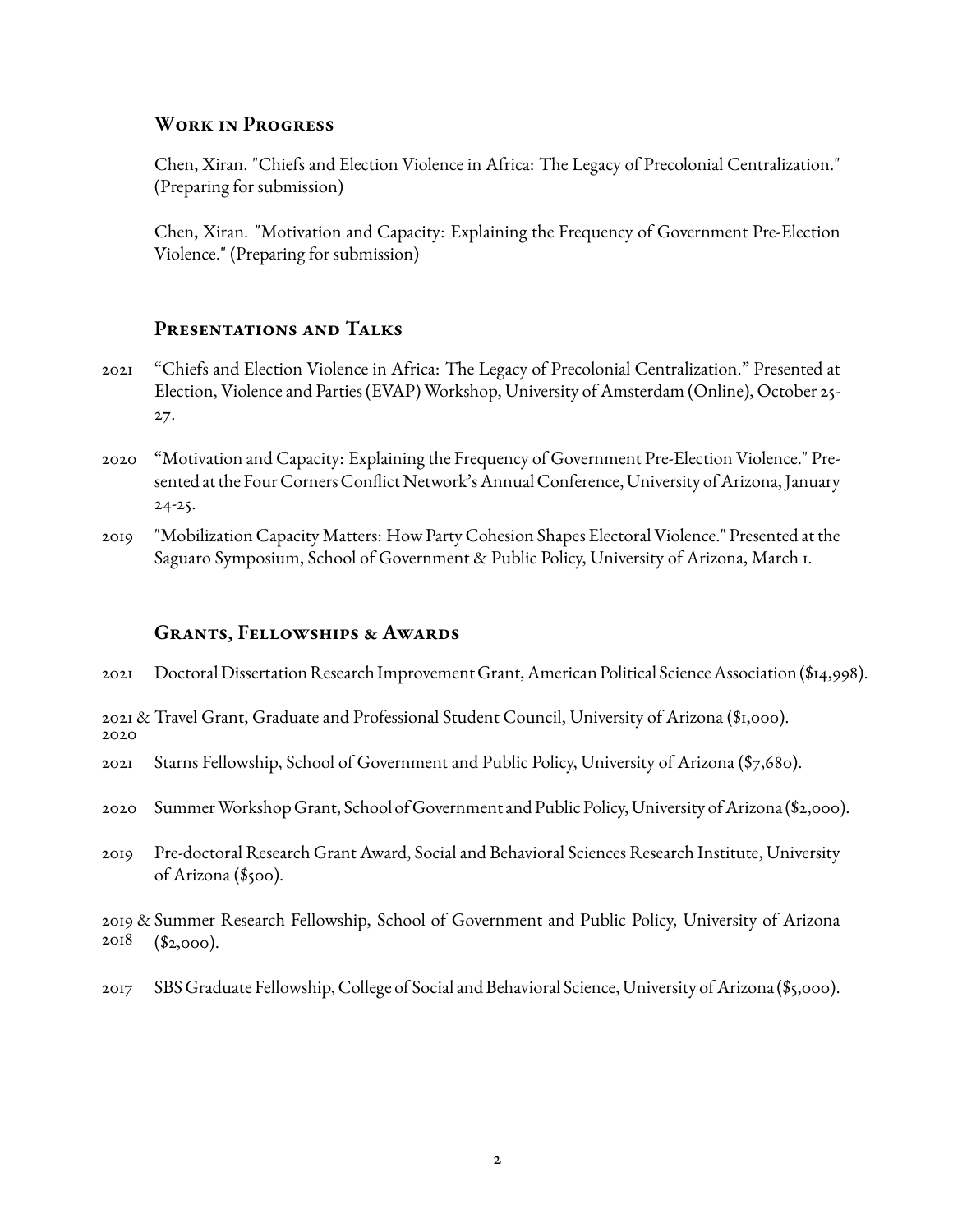# **Teaching and Research Experience**

#### *Teaching*

2020- Instructor of Record, School of Government & Public Policy, University of Arizona current

> - POL 202 Introduction of International Relations (Spring 2021, Fall 2020, Summer 2020, Spring 2020, Summer 2021, Fall 2021)

2019 Online Course Developing Consultant, School of Government & Public Policy, University of Arizona

- POL 202 Introduction of International Relations (Fall 2019)

2017- Graduate Teaching Assistant, School of Government & Public Policy, University of Arizona

2018

- SGPP 300A Politics, Policy, and Governance: The U.S. and the World (Part A), (Spring 2018) - SGPP 300B Politics, Policy, and Governance: The U.S. and the World (Part B), (Fall 2017)

#### *Research*

- 2018- 2019 Graduate Research Assistant, School of Government & Public Policy, University of Arizona
	- Anatomy of Resistance Campaign (ARC) Project
- 2014- Research Assistant, Institute of Public Policy, South China University of Technology
- 2017

- Decision-making and Consulting Institutions, and Chinese Think Tanks (Department of Education Project No. 14JZD023), (2015 – 2017)

- Chinese Poverty Alleviation Campaign (2016 2017)
- Comparative Study of Social Policies in Four Provinces: Guangdong, Jiangsu, Shandong, & Zhejiang (2014 2015)

## **Fieldwork Experience**

2021 Accra & Kumasi, Ghana, June – August

Archival research in the Balme Library (University of Ghana), the Prempeh II Library (Kwame Nkrumah University of Science and Technology), and the National House of Chiefs. Interviews with scholars and constituency-level political party officials.

2016 Guangdong, China, January & June

Interviews with county-, township- and village-level officials, local businessmen, and villagers.